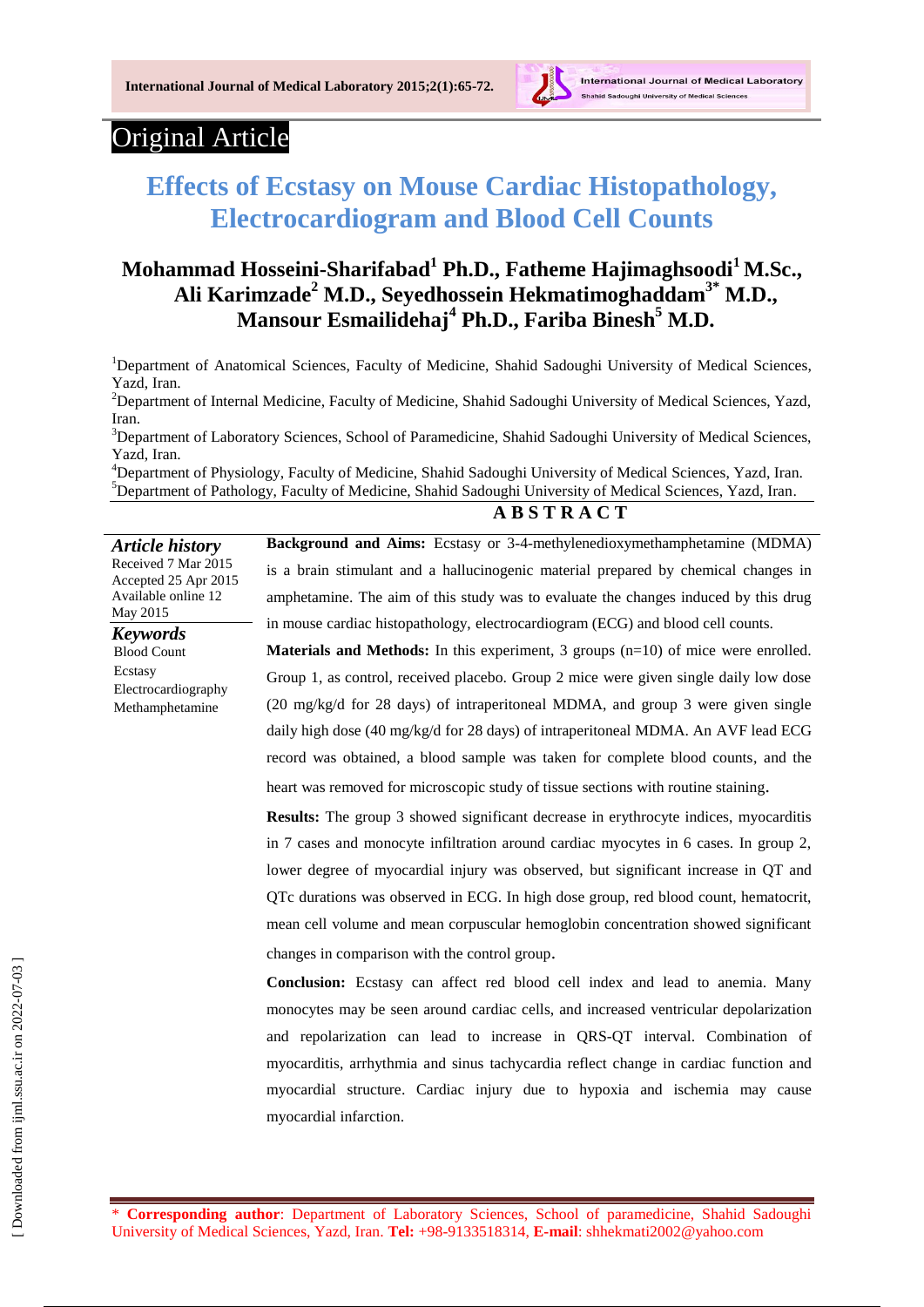## **Introduction**

Synthetic drugs such as ecstasy are currently under wide and growing abuse in the world. The young consume them for many reasons: curiosity, escape from psychic stress, social motivations and others. Many of these drugs, beside their direct effects on the nervous system, can have deleterious effects on body systems including heart, kidney, liver etc. Endocrine system is also affected by these drugs, which may lead to increased body temperature by actions on hypothalamicpituitary-thyroid axis [1]. Their effects on hypothalamic-pituitary-adrenal axis can cause increased concentration of cortisol [2]. One of the nervous system stimulants is 3-4 methylenedioxymethamphetamine (MDMA) or ecstasy, which was first introduced in 1985 by chemical changes made in amphetamine for therapeutic purposes [3]. This hallucinogenic agent is illegally distributed in the form of powder, capsule or tablet in various colors, and is usually shows its effects within 20-60 minutes of use. Its intestinal absorption is slow, leading to peak serum concentration after 2 hours of ingestion [4]. MDMA, like other psychotropic drugs, has fast stimulating impact as well as long-term side effects. Its short-term effects include tachycardia, hypertension, cardiac arrhythmias, headache, agitation, blurred vision, panic attacks, hepatic toxicity, convulsion, immunosuppression,

hypermenorrhea and hyperthermia. There are reports of disseminated intravascular coagulation, atrial fibrillation, subarachnoid hemorrhage, and acute liver failure as well. Long-term consequences of their abuse include damage to serotonergic neurons resulting in decreased memory functions [5,6]. Cardiac manifestations of its abuse may be associated with increased number of mitochondria in cardiomyocytes. Dilated cardiomyopathy after consumption of ecstasy has an incidence of 1 in 2500 users [7]. Beta blockers are frequent causes of toxicity in users of these drugs, which is due to induced hypertension and coronary artery spasm. A double blind study on sixteen healthy persons consuming MDMA concluded that beta blockers can prevent tachycardia, but are unable to combat hypertension and other side effects [8]. Other drugs of abuse may also cause severe cardiac diseases. For example, myocardial hypertrophy is a known side effect of cocaine, and a risk factor for myocardial infarction, congestive heart failure and sudden death [9].

Since there is little knowledge about the mechanism of actions of MDMA on the heart, the aim of this study was to evaluate the changes induced by this drug in mouse cardiac histopathology, electrocardiogram (ECG) and complete blood counts (CBC).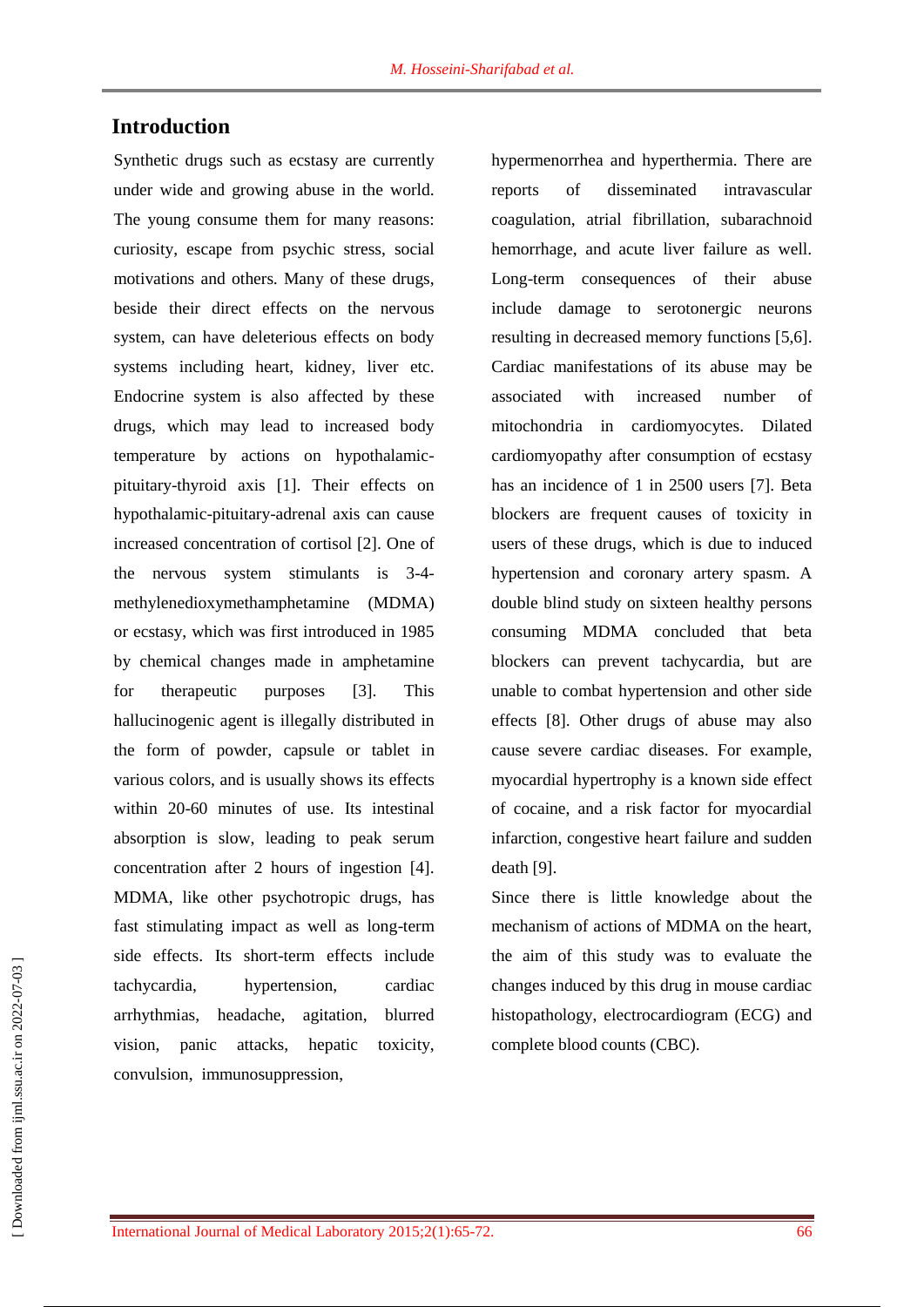## **Materials and Methods**

In this experiment, 30 adult (6 weeks) male Balb/c mice weighing 25 grams on average were included, which were randomly divided into 3 groups (n=10): the control group (which received placebo), low dose (LD) group receiving 20 mg/kg/day as single injection, and high dose (HD) group receiving toxic 40 mg/kg/day. Five mg of MDMA (Mehrdaru Co, Iran) was dissolved in 10 ml of distilled water and was drawn into insulin syringes to be injected intraperitoneally, 1 ml/day for the LD group. For HD group, 10 mg of MDMA was used in the same manner. After 28 days, the mice were anesthetized by 100 mg/kg sodium thiopental, and subcutaneous needles on the limbs were then connected to ECG electrodes for an AVF tracing to be recorded. Then 1 ml of blood was withdrawn from the ophthalmic vein to be mixed with 1.5 mg of K2EDTA for the CBC test, using hematology analyzer Sysmex KX-21 (Sysmex, Japan). We determined white blood cell (WBC), red blood cell (RBC), hemoglobin (Hb), hematocrit (Hct), mean cell volume (MCV), mean

corpuscular hemoglobin (MCH), mean corpuscular hemoglobin concentration (MCHC) and platelet values. Thoracic cage of the mice was then opened, and the heart was removed to be fixed in phosphate-buffered 10% formalin at  $25^{\circ}$ C. Two sections were prepared from the right and left ventricles of each heart (totally 60 sections), paraffin embedded, and stained with hematoxylin and eosin (H&E). Histopathologic evaluation of cardiac muscle was performed, looking specifically for tissue necrosis, atrophy/hypertrophy,myocarditis,endocarditis, rhabdomyolysis, monocytic infiltration around cardiomyocytes, fibrosis and other visible changes. The Ethics Committee of Shahid Sadoughi University of Medical Sciences (Yazd, Iran) approved this research.

#### **Statistical Analysis**

All of the data were analyzed by the SPSS 16 using mean, chi-square, ANOVA and Bonferroni tests. Any P. value less than 0.05 was considered as a significant difference.

# **Results**

**Table 1.** shows the effects of two doses of ecstasy on CBC parameters.

| <b>Table 1.</b> CBC parameters in the three studied groups. |                             |                  |                  |                    |          |  |
|-------------------------------------------------------------|-----------------------------|------------------|------------------|--------------------|----------|--|
|                                                             | <b>Variable</b>             | <b>Control</b>   | <b>Low dose</b>  | <b>High dose</b>   | P. value |  |
|                                                             | WBC $(\times 10^9$ /L)      | $3.40 \pm 1.25$  | $3.62 \pm 1.24$  | $3.98 \pm 1.56$    | 0.634    |  |
|                                                             | RBC $(\times 10^{12}$ /L)   | $8.90 \pm 0.52$  | $7.57\pm0.63$    | $7.53 \pm 1.61$    | $0.010*$ |  |
|                                                             | Hb(g/dL)                    | $13.39\pm0.53$   | $12.87 \pm 0.9$  | $12.78 \pm 1.95$   | 0.524    |  |
|                                                             | Hct(L/L)                    | $48.26 \pm 2.59$ | $41.36 \pm 3.2$  | $34.26 \pm 13.11$  | $0.002*$ |  |
|                                                             | MCV(fL)                     | $54.21 \pm 0.76$ | $53.51 \pm 1.68$ | $50.68 \pm 1.16$   | $0.00*$  |  |
|                                                             | $MCH$ (pg)                  | $15.16 \pm 0.51$ | $17.01 \pm 0.42$ | $17.56 \pm 4.5$    | 0.12     |  |
|                                                             | $MCHC$ ( $g/dL$ )           | $27.78 \pm 0.64$ | $31.71 \pm 0.97$ | $34.55 \pm 8.42$   | $0.017*$ |  |
|                                                             | Platelet $(\times 10^9$ /L) | 990.4±248.97     | 912.8±394.11     | $687.2 \pm 315.11$ | 0.115    |  |

All data are presented as Mean±SD

\* Significant difference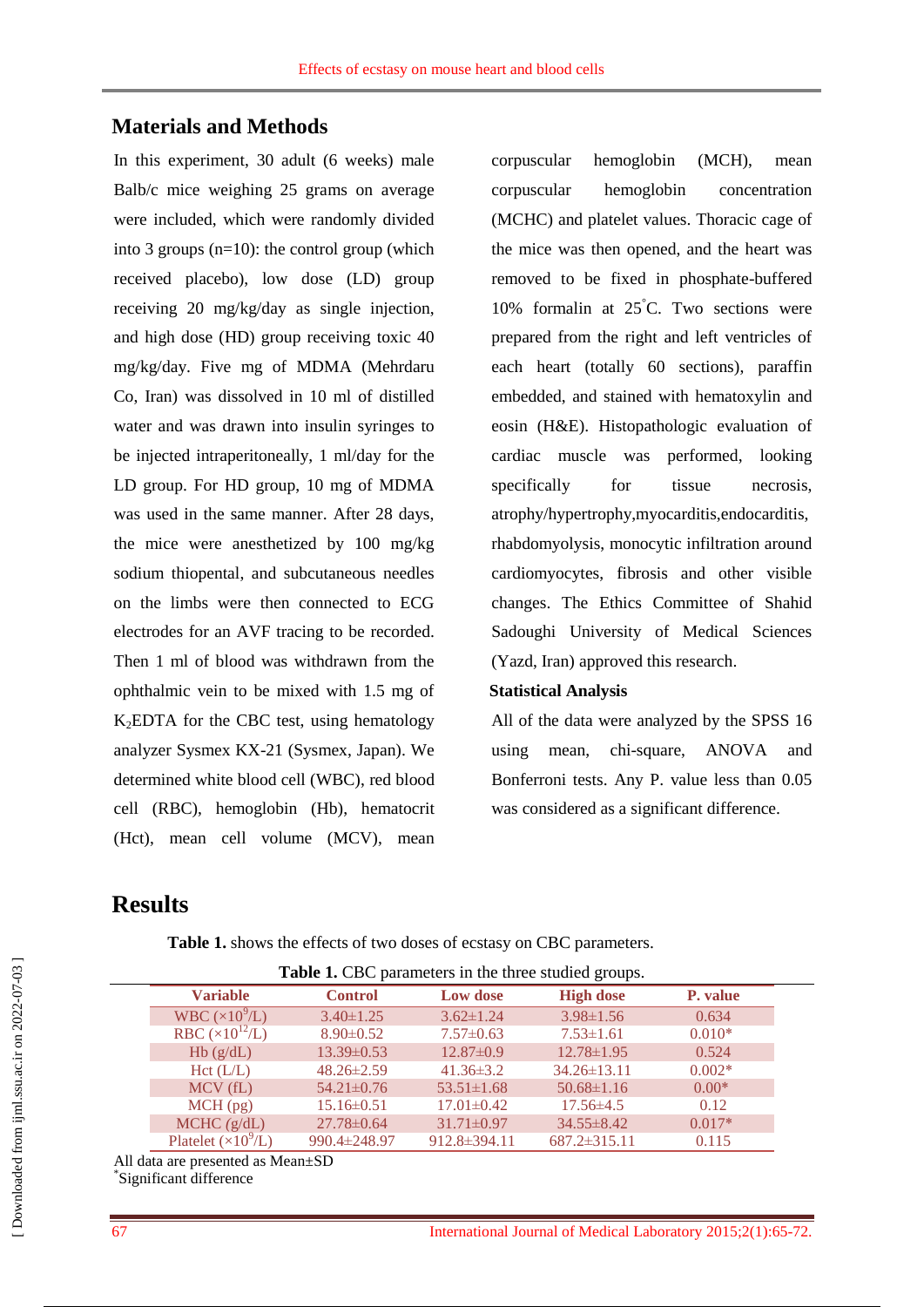It shows that the means of RBC count, Hct and MCV are significantly lower in the high dose ecstasy groups compared with the control group. The means of RBC count are significantly lower in the low dose ecstasy group than in the control group. Moreover, the

mean of MCHC is significantly higher in the high dose ecstasy group. The Bonferroni test compared the P values of parameters between the two groups, as is shown in Table 2.

|  |  |  |  | Table 2. P values of CBC parameters compared between the two groups by Bonferroni test |  |
|--|--|--|--|----------------------------------------------------------------------------------------|--|
|  |  |  |  |                                                                                        |  |

| Groups compared WBC     |        | <b>RBC</b> | H <sub>b</sub> | <b>H</b> ct                       | <b>MCV</b> |       | <b>MCH MCHC</b> | <b>Plt</b> |
|-------------------------|--------|------------|----------------|-----------------------------------|------------|-------|-----------------|------------|
| LD vs. HD               | 1.000- | 1.000      | 1.000          | 0.167                             | $0.000*$   | 1.000 | 0.620           | 0.396      |
| Control vs. HD          | 1.000  | $0.020*$   |                | $0.889$ $0.002*$                  | $0.000*$   | 0.153 | $0.014*$        | 0.139      |
| Control vs. LD          | 1.000  | $0.025*$   |                | 1.000 0.187                       | 0.677      | 0.381 | 0.254           | 1.000      |
| *Significant difference |        |            |                | $LD = low$ dose; $HD = High$ dose |            |       |                 |            |

In Table 3, microscopic examination of cardiac tissue is displayed, which indicates a significant difference between the HD and the control groups regarding the presence of inflammation and the number of monocytes around cardiomyocytes. The table shows no significant difference between the LD and the

control group. We studied myocardial tissue for tissue necrosis, myocardial hypertrophy, atrophy, myocarditis, endocarditis, rhabdomyolysis, but did not find these changes in any of our study groups. No other pathologic change was found.

|  | Table 3. Microscopic findings in the heart of mice in 3 groups. |
|--|-----------------------------------------------------------------|
|  |                                                                 |

|                            |                  |          |                | $\sim$   |
|----------------------------|------------------|----------|----------------|----------|
| <b>Pathologic findings</b> | <b>High dose</b> | Low dose | <b>Control</b> | P. value |
| <b>Myocarditis</b>         |                  |          |                | 0.0049   |
| Monocytes around           |                  |          |                | 0.0149   |
| myocardial cells           |                  |          |                |          |



a) Normal myocardial tissue in the control group



b) Myocardium, infiltration by mononuclear cells

control

**Fig. 1.** Myocardium: normal (a) and infiltration by mononuclear cells (b), H&E stain,  $\times$ 100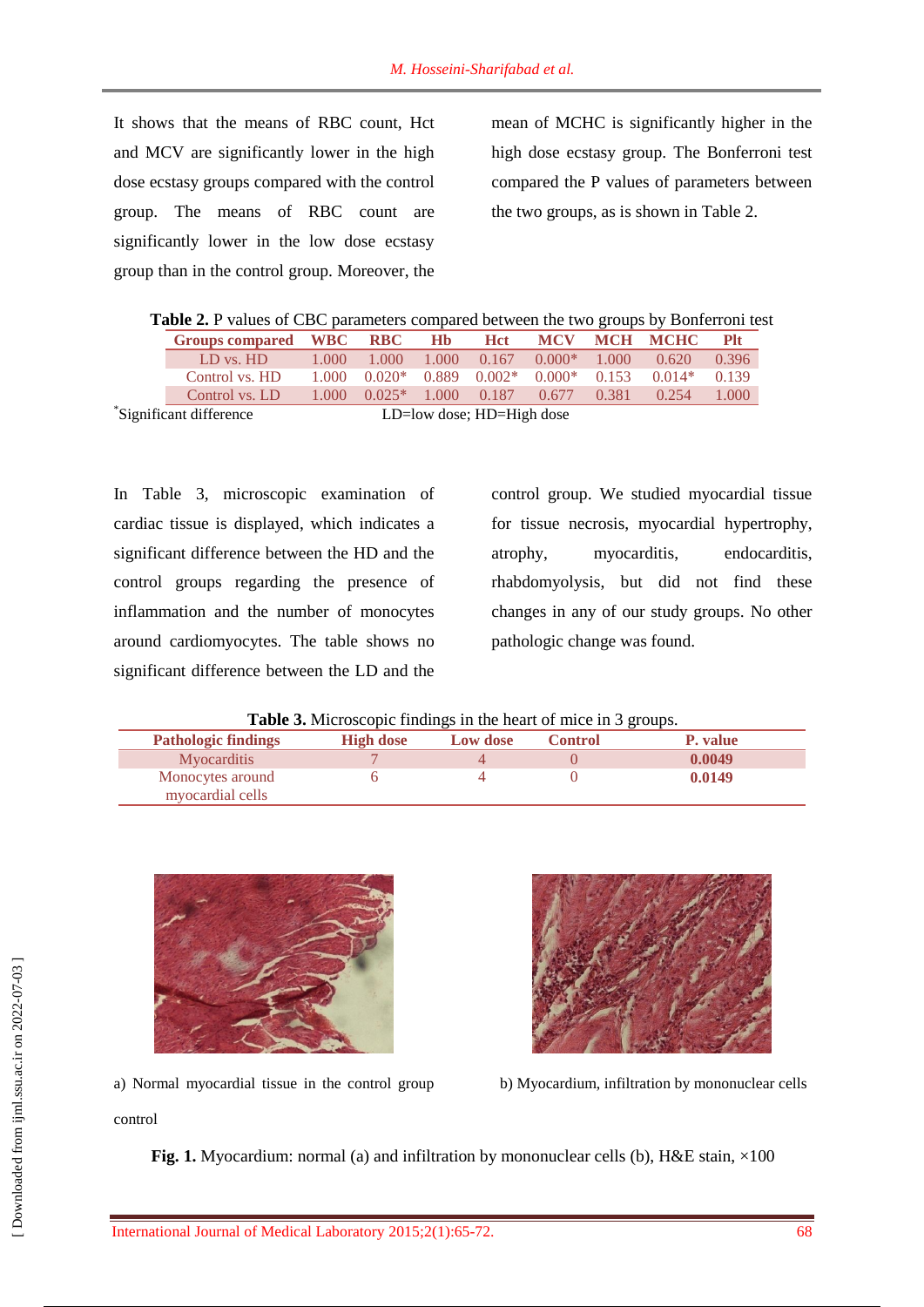Fig. 1 shows the normal myocardial tissue in one of the mice in the group control (a) and myocarditis in one of the mice in HD (b).

Table 4 shows the duration and height of waves and intervals in the ECG of the three study groups.

| Table 4. ECG parameters in the three groups of mice. |                     |                   |                    |  |  |  |  |
|------------------------------------------------------|---------------------|-------------------|--------------------|--|--|--|--|
| <b>Parameter</b>                                     | <b>High dose</b>    | Low dose          | <b>Control</b>     |  |  |  |  |
| <b>RR</b> interval                                   | $0.118 \pm 0.004$   | $0.13 \pm 0.015$  | $0.128 \pm 0.08$   |  |  |  |  |
| <b>Heart Rate</b>                                    | $510.4 \pm 16.61$   | 432.2±24.99       | $485.3 \pm 25.3$   |  |  |  |  |
| PR interval                                          | $0.034 \pm 0.001$   | $0.034 \pm 0.001$ | $0.032 \pm 0.00$   |  |  |  |  |
| P duration                                           | $0.01 \pm 0.001$    | $0.01 \pm 0.00$   | $0.01 \pm 0.00$    |  |  |  |  |
| <b>QRS</b> duration                                  | $0.012 \pm 0.00$    | $0.01 \pm 0.00$   | $0.01 \pm 0.00$    |  |  |  |  |
| QT interval                                          | $0.025 \pm 0.001$   | $0.03 \pm 0.007*$ | $0.02 \pm 0.00$    |  |  |  |  |
| QT c interval                                        | $0.071 \pm 0.0034$  | $0.09 \pm 0.02*$  | $0.06 \pm 0.001$   |  |  |  |  |
| P amplitude                                          | $0.013 \pm 0.002$   | $0.01 \pm 0.002$  | $0.01 \pm 0.001$   |  |  |  |  |
| Q amplitude                                          | $0.0007 \pm 0.0004$ | $0.0016 \pm 0.00$ | $0.0002 \pm 0.00$  |  |  |  |  |
| R amplitude                                          | $0.1198 \pm 0.0078$ | $0.13 \pm 0.008$  | $0.14 \pm 0.02$    |  |  |  |  |
| S amplitude                                          | $-0.097\pm0.0127$   | $-0.11\pm0.009$   | $-0.097 \pm 0.013$ |  |  |  |  |
| T amplitude                                          | $0.038 \pm 0.0076$  | $0.025 \pm 0.005$ | $0.04 \pm 0.003$   |  |  |  |  |

\* Significant difference Data are presented as mean±SD

Duration of the QT and QTc intervals are meaningfully more in the LD group than in the control group  $(p<0.05)$ , which could theoretically result in arrhythmias in the ecstasy abusers. Mean of the heart rate was higher in the HD group compared with the other groups, but the difference was not significant.

### **Discussion**

This study compared CBC parameters, cardiac histopathology and ECG between 10 control mice, 10 mice receiving 20 mg/kg/d of intraperitoneal MDMA injection for 28 days, and 10 mice receiving 40 mg/kg/d of the drug. For the first time this study showed anemia by CBC and also kind of arrhythmia (QT interval) after MDMA use. The observed dose-dependent significant fall in RBC count, Hct and MCV in the ecstasy groups shows that

this drug can cause anemia, the exact mechanism of which requires more studies. This effect of ecstasy was not mentioned before. Cardiac tissue damage due to amphetamines has attracted much attention during the last years. A study similar to ours conducted on rats after administration of MDMA indicated contraction bands in cardiomyocytes after 6 hours, and monocyte/macrophage accumulation around these cells after 16 hours [10]. Acute toxicity from ecstasy can be manifested by cardiac myocytolysis and hypertrophy in mice [11]. Another study on rats, following methamphetamine use for one week, showed cellular degeneration in subendocardial tissue. After 8 weeks, it resulted in myocytolysis and contraction band necrosis, associated with hypertrophy, cellular vacuolization, fibrosis, and mitochondrial injury [12]. A case report of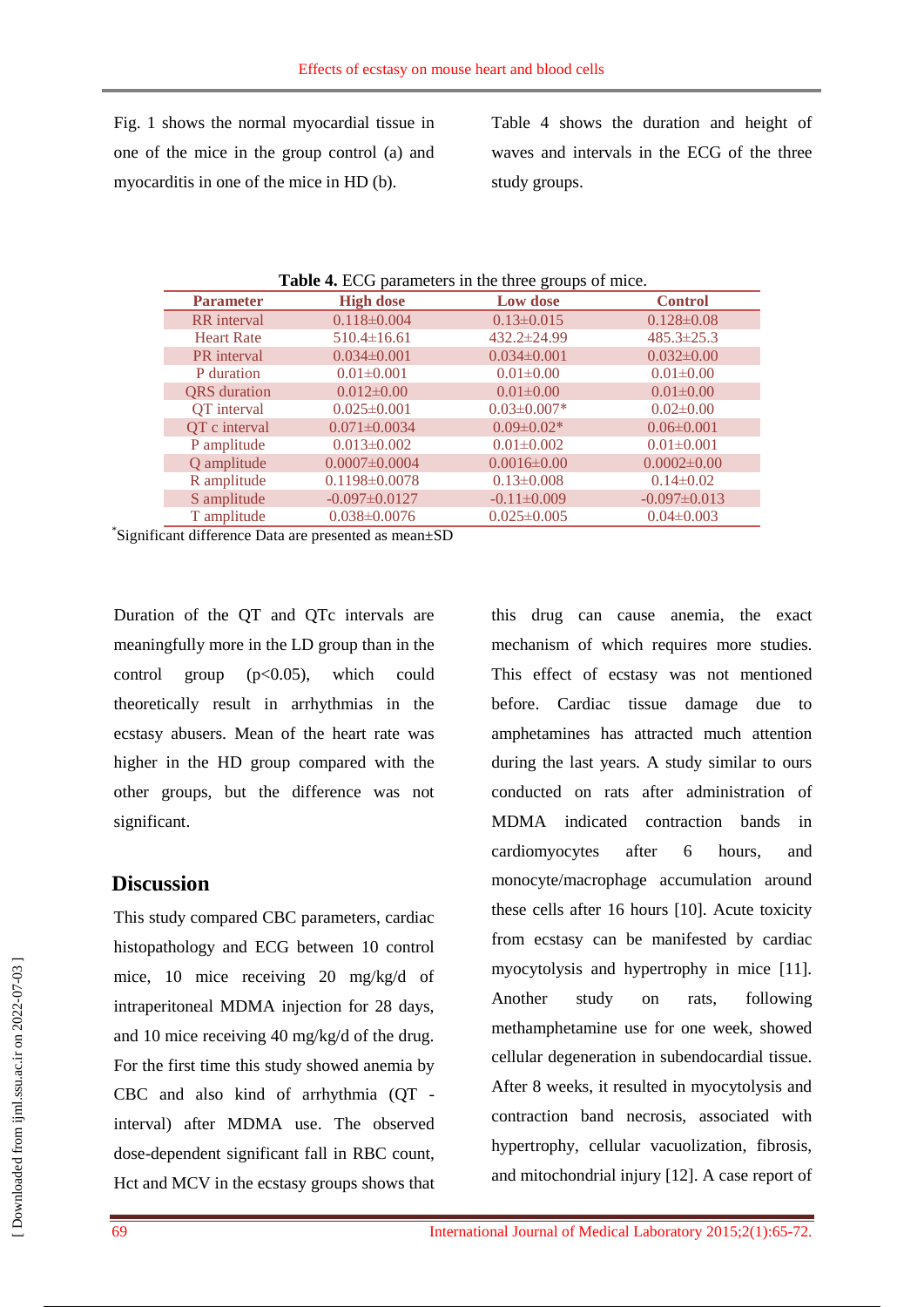death in a 39-years old female after oral intake of ecstasy claimed that oral MDMA can induce cardiotoxicity, arrhythmia and cardiovascular collapse. Brain tissue necrosis, severe bronchopneumonia, hepatic injury and rhabdomyolysis with resulting myoglobinuria were also noted in that case [13]. In a forensic pathology study on 169 corpses with amphetamines in blood, it was proved that cerebral hemorrhage was the cause of death in 6 cases, and serotonin syndrome was found in 3 others. Heart disease was detected in 19 of them [14]. A comparison of 60 control subjects and 60 methamphetamine abusers demonstrated that methamphetamine can induce lipid peroxidation, inflammatory response, transaminitis, leukocytosis, thrombocytosis and anemia [15]. Binge administration of ecstasy may cause left ventricular dilatation in rats [16]. Yu et al. (2002) found vasoconstriction, myocardial hypertrophy, fibrosis and dilated cardiomyopathy following MDMA usage, all attributed to increased catecholamines acting on the mouse heart [17]. Also, Cerretani et al. (2008) described contraction band necrosis, macrophage accumulation around necrotic cardiomyocytes, and then calcium precipitation in the rat heart, all ascribed to oxidative stress and elevation of intracellular calcium [18].

A number of studies have tried to understand the mechanism of MDMA cytotoxicity, including measurement of cytokines in the rat heart after its intraperitoneal administration, thus showing high levels of cardioinhibitory cytokines after 3 and 6 hours of injection and

also its presence in plasma as early as 6 hours. Those rats died after 4 hours had high cardiac IL-6 and IL-1β in western blot analysis [19]. In another study, ecstasy was identified as the cause of two consecutive myocardial infarctions during 3 months, which is believed to be due to increased levels of serotonin, dopamine and epinephrine in brain, leading to adverse cardiovascular effects [20]. Still others have tried to correlate neural and cardiac effects of MDMA toxicity based on changes in serotonin concentration [21]. It has been shown that ecstasy may increase mitogenic response in cardiac valves through a 5-hydroxytryptamine related mechanism, and can cause tricuspid regurgitation [22]. Electrocardiographic abnormalities due to MDMA in rabbits have been attributed to inhibition of nitric oxide synthase [23]. Methamphetamine increases catecholamine levels, which has detrimental effects on heart function through vasoconstriction, myocardial hypertrophy, and fibrosis [24].

One of the limitations of our study was lack of electron microscopic facilities, which would ideally focus on mitochondria, cell membranes and other intracellular components. So, we suggest more studies on the subject, with the final goal of development of both diagnostic and therapeutic measures for ecstasy abusers.

### **Conclusion**

Ecstasy can cause decrease in RBC, Hb, and Hct, leading to anemia. Many monocytes were seen surrounding cardiac cells (myocarditis). Ventricular depolarization and repolarization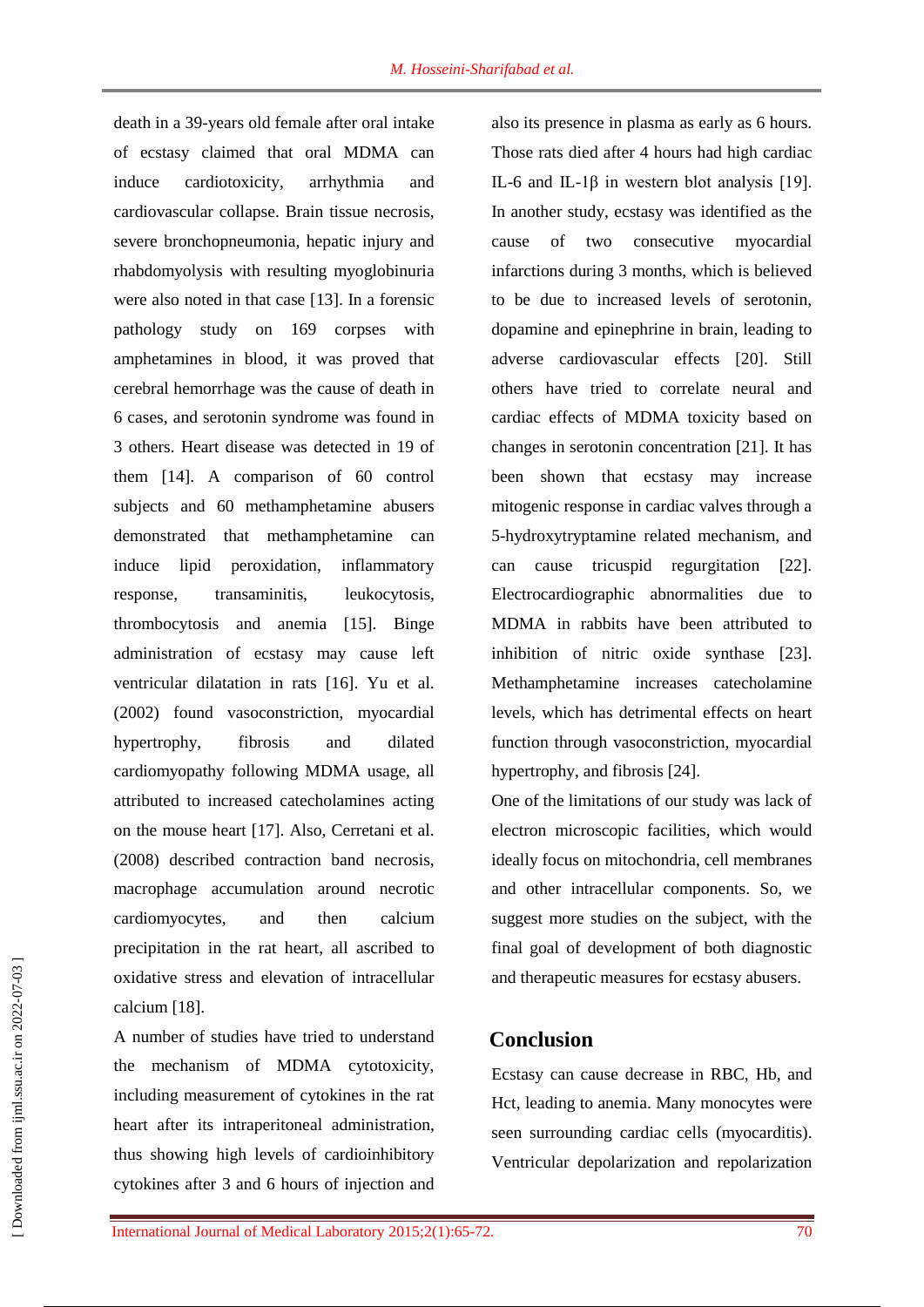can lead to prolongation of QRS-QT interval. Combination of myocarditis, arrhythmia and sinus tachycardia reflects change in cardiac function and myocardial structure. Cardiac injury due to hypoxia and ischemia can cause myocardial infarction.

#### **Conflict of Interest**

There is no conflict of interests.

### **References**

- [1]. Sprague JE, Banks ML, Cook VJ, Mills EM. Hypothalamic-pituitary-thyroid axis and sympathetic nervous system involvement in hyperthermia induced by 3, 4-methylenedioxymethamphetamine (Ecstasy). J Pharmacol Exp Ther 2003; 305(1): 159-66.
- [2]. Gerra G, Bassignana S, Zaimovic A, Moi G, Bussandri M, Caccavari R, et al. Hypothalamic-pituitary-adrenal axis responses to stress in subjects with 3,4 methylenedioxy-methamphetamine ('ecstasy') use history: correlation with dopamine receptor sensitivity. Psychiatry Res 2003 Sep 30; 120(2): 115-24.
- [3]. Faria R, Magalhães A, Monteiro PR, Gomes-Da-Silva J, Amélia Tavares M, Summavielle T. MDMA in adolescent male rats: decreased serotonin in the amygdala and behavioral effects in the elevated plusmaze test. Ann N Y Acad Sci 2006; 1074: 643-9.
- [4]. Mas M, Farre M, de la Torre R, Roset PN, Ortuno J, Segura J, et al. Cardiovascular and neuroendocrine effects and pharmacokinetics of 3, 4 methylenedioxymethamphetamine in humans. J Pharmacol Exp Ther 1999; 290(1): 136-45.
- [5]. Koesters SC, Rogers PD, Rajasingham CR. MDMA ('ecstasy') and other 'club drugs'. The new epidemic. Pediatr Clin North Am 2002 Apr; 49(2): 415-33.
- [6]. Beebe DK, Walley E. Smokable methamphetamine (ice): an old drug in a different form. Am Fam Phys 1995; 51: 449-53.
- [7]. [Mizia-Stec K,](http://www.ncbi.nlm.nih.gov/pubmed?term=Mizia-Stec%20K%5BAuthor%5D&cauthor=true&cauthor_uid=18402796) [Gasior Z,](http://www.ncbi.nlm.nih.gov/pubmed?term=Gasior%20Z%5BAuthor%5D&cauthor=true&cauthor_uid=18402796) [Wojnicz R,](http://www.ncbi.nlm.nih.gov/pubmed?term=Wojnicz%20R%5BAuthor%5D&cauthor=true&cauthor_uid=18402796) [Haberka M,](http://www.ncbi.nlm.nih.gov/pubmed?term=Haberka%20M%5BAuthor%5D&cauthor=true&cauthor_uid=18402796) [Mielczarek M,](http://www.ncbi.nlm.nih.gov/pubmed?term=Mielczarek%20M%5BAuthor%5D&cauthor=true&cauthor_uid=18402796) [Wierzbicki A,](http://www.ncbi.nlm.nih.gov/pubmed?term=Wierzbicki%20A%5BAuthor%5D&cauthor=true&cauthor_uid=18402796) et al. Severe dilated cardiomyopathy as a consequence of Ecstasy intake. Cardiovasc pathol 2008; 17(4): 250-53.

#### **Acknowledgement**

This work was performed in the school of paramedicine, Shahid Sadoughi University of Medical Sciences, Yazd, Iran. We would like to thank Mr. Amirhossein Fakharizadeh and Mr. Mostafa Gholamrezaei for their contributions in performing laboratory tests. Financial support by Shahid Sadoughi University of Medical Sciences is also appreciated.

- [8]. Hysek CM, Vollen Weider Fx, Liechti ME. Effects of a beta-blocker on the cardiovascular response to MDMA (Exstasy). Emerg med J 2010; 27(8): 586 - 89. Epub 2010 April 8.
- [9]. Patel MM. Belson MG, Wright D, Lu H, Heninger M, Miller MA. Methylenedioxymethamphetamine (ecstasy)-related myocardial hypertrophy: an autopsy study. Resuscitation 2005; 66(2): 197-202.
- [10]. Shenouda Sk, Carvalho F, Varner KJ. The cardiovascular and cardiac actions of MDMA ecstasy and its metabolites. Curr Pharm Biotechnol 2010: 11(5): 470-75.
- [11]. [Gesi M,](http://www.ncbi.nlm.nih.gov/pubmed?term=%22Gesi%20M%22%5BAuthor%5D) [Lenzi P,](http://www.ncbi.nlm.nih.gov/pubmed?term=%22Lenzi%20P%22%5BAuthor%5D) [Soldani P,](http://www.ncbi.nlm.nih.gov/pubmed?term=%22Soldani%20P%22%5BAuthor%5D) [Ferrucci M,](http://www.ncbi.nlm.nih.gov/pubmed?term=%22Ferrucci%20M%22%5BAuthor%5D) [Giusiani A,](http://www.ncbi.nlm.nih.gov/pubmed?term=%22Giusiani%20A%22%5BAuthor%5D) [Fornai F,](http://www.ncbi.nlm.nih.gov/pubmed?term=%22Fornai%20F%22%5BAuthor%5D) [et](http://www.ncbi.nlm.nih.gov/pubmed?term=%22Paparelli%20A%22%5BAuthor%5D) al. Morphological effects in the mouse myocardium after methylenedioxymethamphetamine administration combined with loud noise exposure. Anat Rec 2002; 267(1): 37-46.
- [12]. Yi SH, Ren L, Yang TT, Liu L. Myocardial lesions after long term administration of methamphetamine in rats. Chin Med Sci J 2008; 23(4): 239-43.
- [13]. Sano R, Hasuike T, Nakano M, Kominato Y, [Itoh H.](http://www.ncbi.nlm.nih.gov/pubmed?term=%22Itoh%20H%22%5BAuthor%5D) A fatal case of myocardial damage due to misuse of the "designer drug" MDMA. Leg Med (Tokyo) 2009 Nov; 11(6): 294-97.
- [14]. Pilgrim JL, Gerostamoulos D, Drummer OH. Involvement of amphetamines in sudden and unexpected death. J Forensic 2009; 54(2): 478-85.
- [15]. Suriyaprom K, Tanateerabunjong R, Tungtrongchitr. Alterations in malondialdehyde levels and laboratory parameters among methamphetamine abusers. J Med Assoc Thai 2011; 94 (12): 1533-39.
- [16]. Shenouda SK, Lord KC, Mcllwain E. Ecstasy produces left ventricular